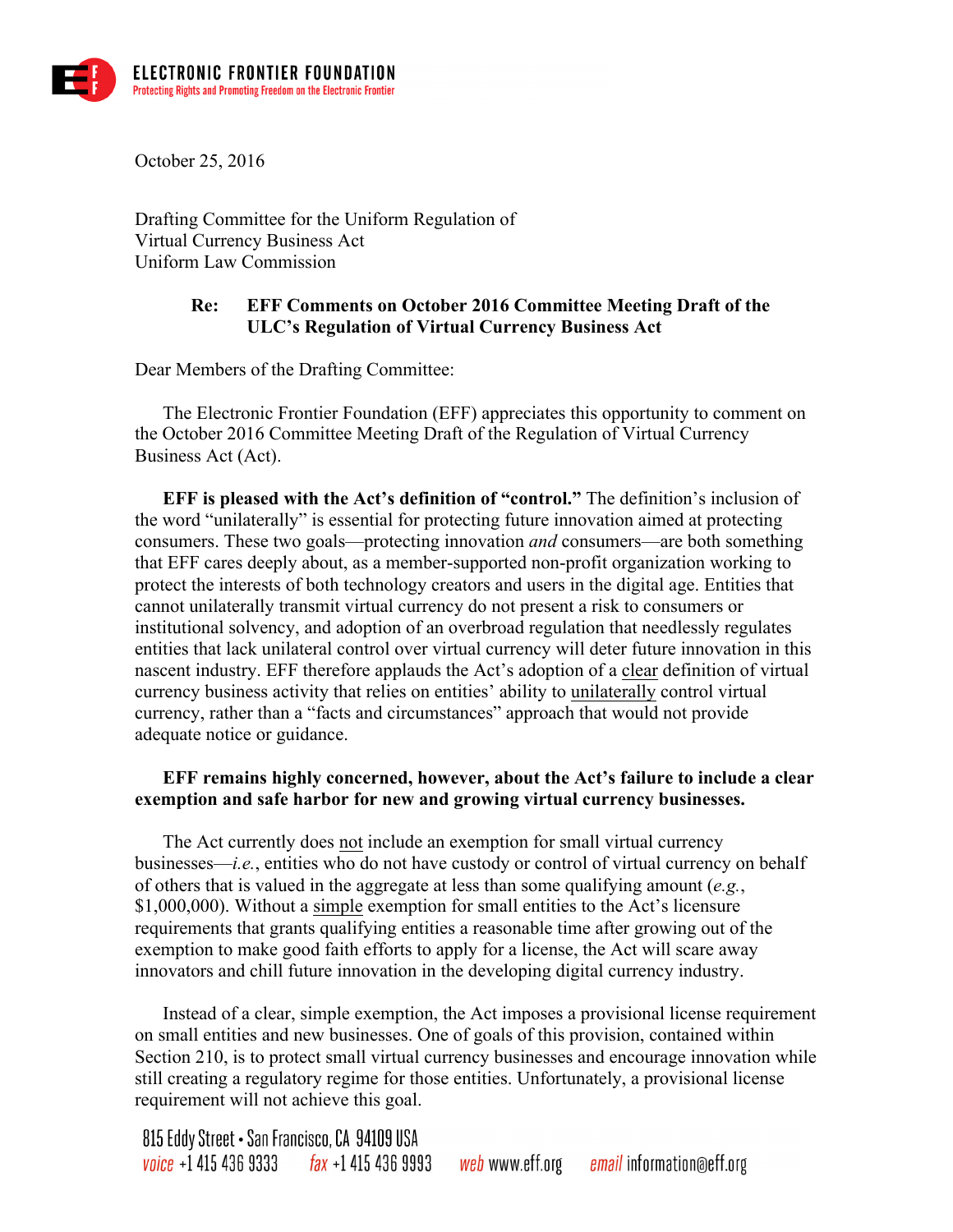Comments to Virtual Currency Business Act Drafting Committee October 25, 2016 Page 2 of 3

There are three core problems with Section 210's provisional license requirement:

- First, it is unduly complicated. Requiring start-ups to apply for provisional licenses, instead of merely granting such entities an exemption, will place on them a host of legal requirements. While these requirements may be less onerous than the requirements of full licensure, ensuring compliance with provisional licensure requirements across multiple states will prove confusing, costly, and resourceintensive. Requiring start-ups and small businesses to apply for even "provisional licenses" will therefore chill innovation.
- Second, a small entity's failure to obtain a provisional license before beginning any activity in a state could be seen as a basis for liability under federal criminal law, specifically 18 U.S.C. § 1960. This is particularly troubling because small entities are the ones most likely to be unsophisticated and thus unaware that their actions could potentially give rise to strict criminal liability under section 1960. ULC should not adopt a bill that could lead to such dramatic unintended consequences.
- Third, Section 210 requires provisional licensees to apply for a full license when they exceed 75% of their next fiscal quarter's projections, regardless of whether or not those projections come anywhere near the qualifying threshold. Because the requirement for applying for a full license is tied to a company's internal projections rather than the qualifying threshold, different businesses will be required to apply for a full license at different times. Not only will this prove confusing for small business—making compliance with the "on ramp" requirements even more costly and resource intensive—but some businesses will be required to apply for a full license when they are far below the qualifying threshold.

To protect innovation and ensure that small businesses are not subject to liability under federal criminal law, the Act's protections for new businesses should be simplified. Namely, **the ULC should adopt a straightforward exemption that applies** *across the board* **to all virtual currency startups and new businesses**. Pennsylvania's draft virtual currency amendment, for example, provided a clear exemption for "[p]ersons or entities with third party control<sup>1</sup> of virtual currency on behalf of residents of the [State] that is valued in the aggregate at less than one million dollars (\$1,000,000) according to a rolling thirty-day average of outstanding balances, as converted into a dollars amount utilizing each day's prevailing exchange rate." Amendments to House Bill No. 850, p. 2:17-22 (Mar. 15, 2016).

 $\overline{a}$ <sup>1</sup> The amendment defined "third party control" as "the ability to unilaterally execute or prevent a virtual currency transaction on behalf of others, except if the ability to prevent a transaction is reasonably time limited to accomplish a service, such as escrow or transaction management." Amendments to House Bill No. 850, p. 1:5-9 (Mar. 15, 2016).